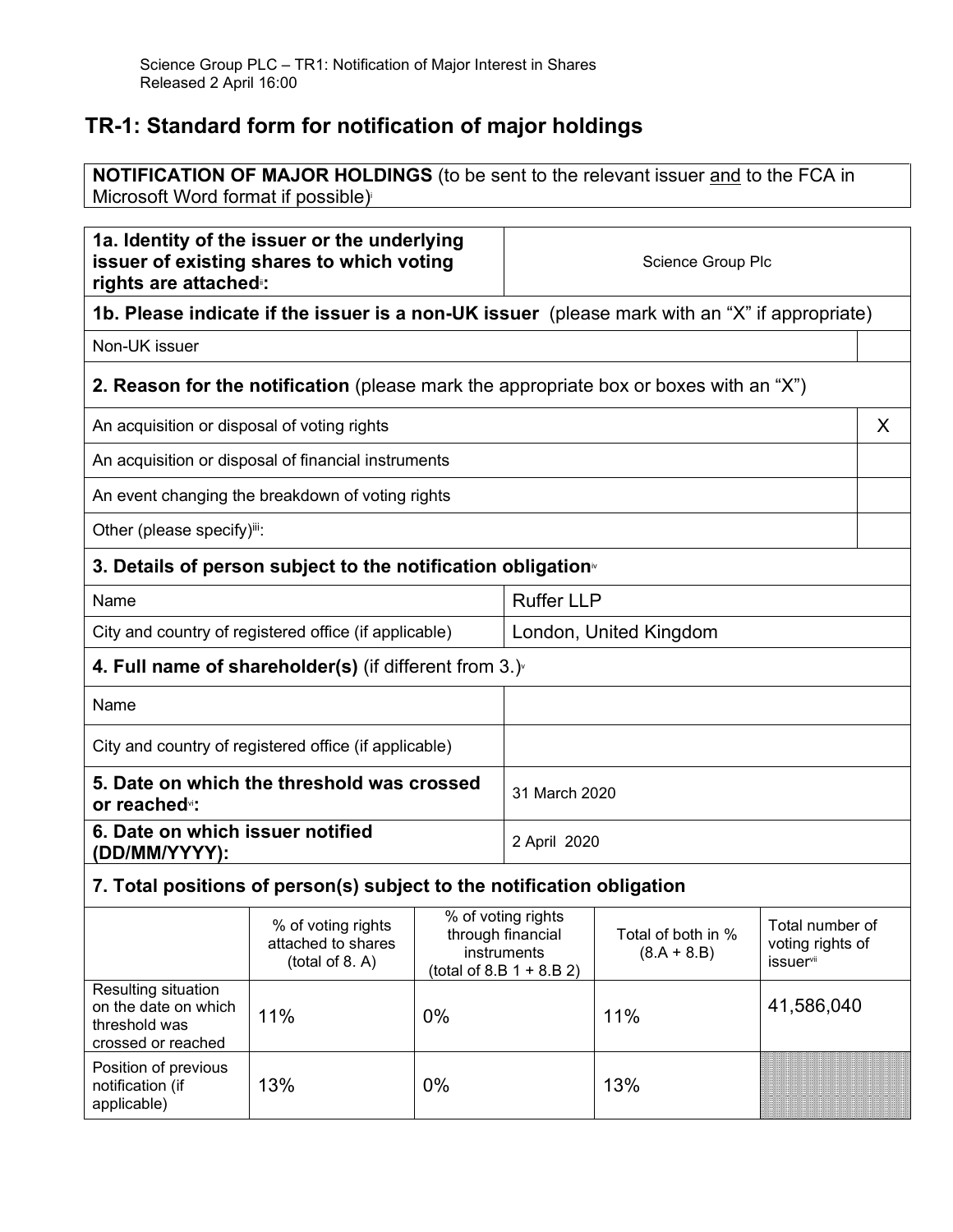| 8. Notified details of the resulting situation on the date on which the threshold was crossed |
|-----------------------------------------------------------------------------------------------|
| or reached                                                                                    |

## **A: Voting rights attached to shares**

| Class/type of<br>shares | Number of voting rights <sup>ix</sup>                         |                                                                       | % of voting rights                                            |                                                                       |
|-------------------------|---------------------------------------------------------------|-----------------------------------------------------------------------|---------------------------------------------------------------|-----------------------------------------------------------------------|
| ISIN code (if possible) | <b>Direct</b><br>(Art 9 of Directive<br>2004/109/EC) (DTR5.1) | <b>Indirect</b><br>(Art 10 of Directive<br>2004/109/EC)<br>(DTR5.2.1) | <b>Direct</b><br>(Art 9 of Directive<br>2004/109/EC) (DTR5.1) | <b>Indirect</b><br>(Art 10 of Directive<br>2004/109/EC)<br>(DTR5.2.1) |
| GB00B39GTJ17            | 4,986,074                                                     |                                                                       | 11%                                                           | 0%                                                                    |
| <b>SUBTOTAL 8. A</b>    | 4,986,074                                                     |                                                                       | 11%                                                           |                                                                       |

| B 1: Financial Instruments according to Art. 13(1)(a) of Directive 2004/109/EC (DTR5.3.1.1<br>(a) |                                      |                                         |                                                                                                        |                    |
|---------------------------------------------------------------------------------------------------|--------------------------------------|-----------------------------------------|--------------------------------------------------------------------------------------------------------|--------------------|
| <b>Type of financial</b><br>instrument                                                            | <b>Expiration</b><br>$date^{\times}$ | Exercise/<br><b>Conversion Periodxi</b> | <b>Number of voting rights</b><br>that may be acquired if<br>the instrument is<br>exercised/converted. | % of voting rights |
| N/A                                                                                               | N/A                                  | N/A                                     | N/A                                                                                                    | N/A                |
|                                                                                                   |                                      | <b>SUBTOTAL 8. B 1</b>                  | N/A                                                                                                    | N/A                |

| B 2: Financial Instruments with similar economic effect according to Art. 13(1)(b) of<br>Directive 2004/109/EC (DTR5.3.1.1 (b)) |                                        |                                             |                                                     |                            |                    |
|---------------------------------------------------------------------------------------------------------------------------------|----------------------------------------|---------------------------------------------|-----------------------------------------------------|----------------------------|--------------------|
| <b>Type of financial</b><br>instrument                                                                                          | <b>Expiration</b><br>date <sup>x</sup> | Exercise/<br><b>Conversion</b><br>Period xi | <b>Physical or</b><br>cash<br><b>settlement</b> xii | Number of<br>voting rights | % of voting rights |
| N/A                                                                                                                             | N/A                                    | N/A                                         | N/A                                                 | N/A                        | N/A                |
|                                                                                                                                 |                                        |                                             | <b>SUBTOTAL</b><br>8.B.2                            | N/A                        | N/A                |